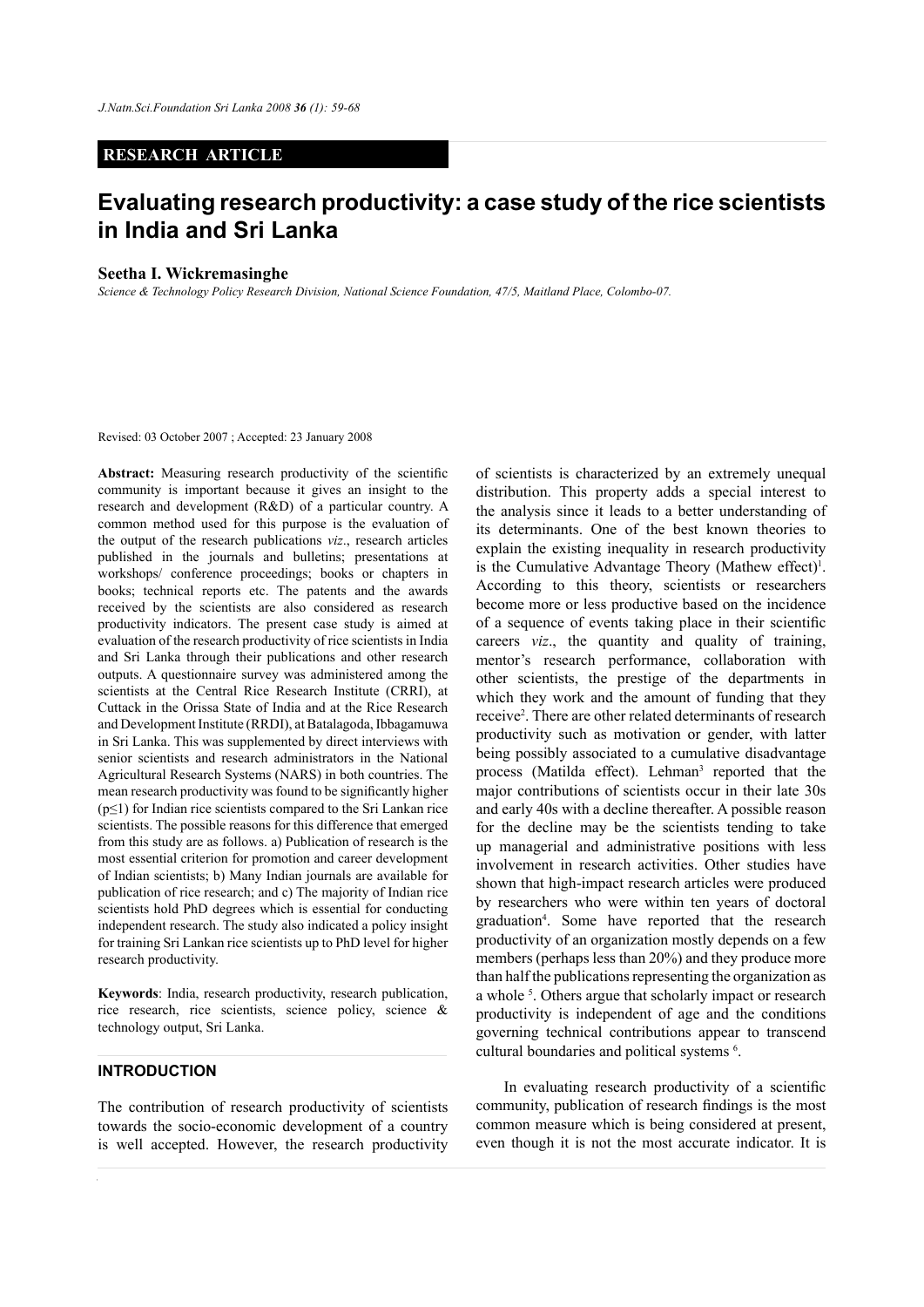now argued that gaps and shortcomings could exist in evaluating research productivity of scientists only through their publications. This may be due to the complex nature of the changing world in the present time where factors other than scientific productivity also exert a major influence on scientific career development. Although publication of research findings is very important to gain scientific recognition and identity towards professionalization of the scientific community in a particular country, it should not be the main and the only criteria for evaluation of research productivity of the scientific community<sup>7</sup>. However, one must accept the fact that publication of research avoids duplication or repetitions of similar kinds of research which otherwise leads to the wastage of money and other resources. According to Allison (1980), the most fundamental social processes of science are the communication and exchange of research findings and results<sup>8</sup>. The principal means of scientific communication is the publication process, which allows scientists to verify the reliability of information, to acquire a sense of relative importance of a contribution, and to obtain critical response to work<sup>9</sup>. It is an accepted fact that scientists receive professional recognition and esteem, as well as promotion, advancement, and funding for future research through their publications<sup>10</sup>. Publication is so central to the productivity in research that the work becomes 'a work' only when it takes a conventional and physical (that is, published) form which can be received, assessed, and acknowledged by the scientific community<sup>11</sup>. More recognition a scientist receives by rewards for his or her publications, more productive he or she will become subsequently 12. Measuring research productivity through output indicators has been useful not only to evaluate the contribution of the scientific community, but also to get an insight as to how far a country has progressed in R&D for the betterment of socio-economic aspects of the nation.

Research on rice is crucial to many countries in Asia. Rice is important to India and because it is the staple food for 65% of the population in India. In Sri Lanka rice is the only source of staple food consumed by the majority of people. An increased and sustained production of rice through conventional and advanced research is fundamental to food security in both the countries. This study was, therefore, designed to evaluate the research productivity of rice scientists in India and Sri Lanka with special reference to their publications and other research outputs such as patents and awards.

# **METHODS & MATERIALS**

Two case studies were conducted in 2003 for India and Sri Lanka using a structured questionnaire which was distributed among scientists at the Central Rice

Research Institute (CRRI) in India and Rice Research and Development Institute (RRDI) in Sri Lanka. The two studies were supplemented with direct interviews with the senior scientists and research administrators in the National Agricultural Research Systems (NARS) of both countries.

The CRRI (India) is located at Cuttack  $(20^{\circ} N, 86^{\circ} E)$ , in the Orissa State, 23 m above mean sea level and about 35 km from the Bhubaneswar airport and 7 km from the Cuttack railway station on the Cuttack-Paradeep State Highway. The RRDI (Sri Lanka) is located at Batalagoda, 10 km north of Kurunegala on the Colombo-Trincomalee main road.

# 1) *Data Sampling*:

a) Questionnaire survey- CRRI (India) had 93 scientists, who were actively involved in R&D at the time of the questionnaire survey, and a sample size of 50% was taken for the study. RRDI (Sri Lanka) had only 21 scientists who were actively involved in R&D at the time of the questionnaire survey so the total population was considered.

b) Direct interviews- In addition to the above, a sample of 25 scientists from each country was selected representing research institutes, universities and government departments in the NARS.

2) *Analysis of data*: First a descriptive statistical analysis was performed to identify the initial patterns of the data on all qualitative and quantitative variables included in the structured questionnaire. Simple tabulation of data with percentage values along with the mean values was used for comparison of the research productivity of rice scientists in the two countries. To calculate an accurate measure of productivity of scientists in the two rice research institutes in India and Sri Lanka, a weighted sum of prestige scores in the range of 1-5 (Likert scale) was given to each item *viz*. journals, books, technical reports etc. as has been done by the other studies published on scientific/research productivity13-15. The Research Productivity (RP) of rice scientists was calculated according to the following principle;

Research Productivity (RP) = Total research output / Experience in the Institute

Total research output was measured using two ranking methods as given below:

- 1. by giving highest scores to publications in international journals and conference proceedings
- 2. by giving highest scores to publications in local journals and conference proceedings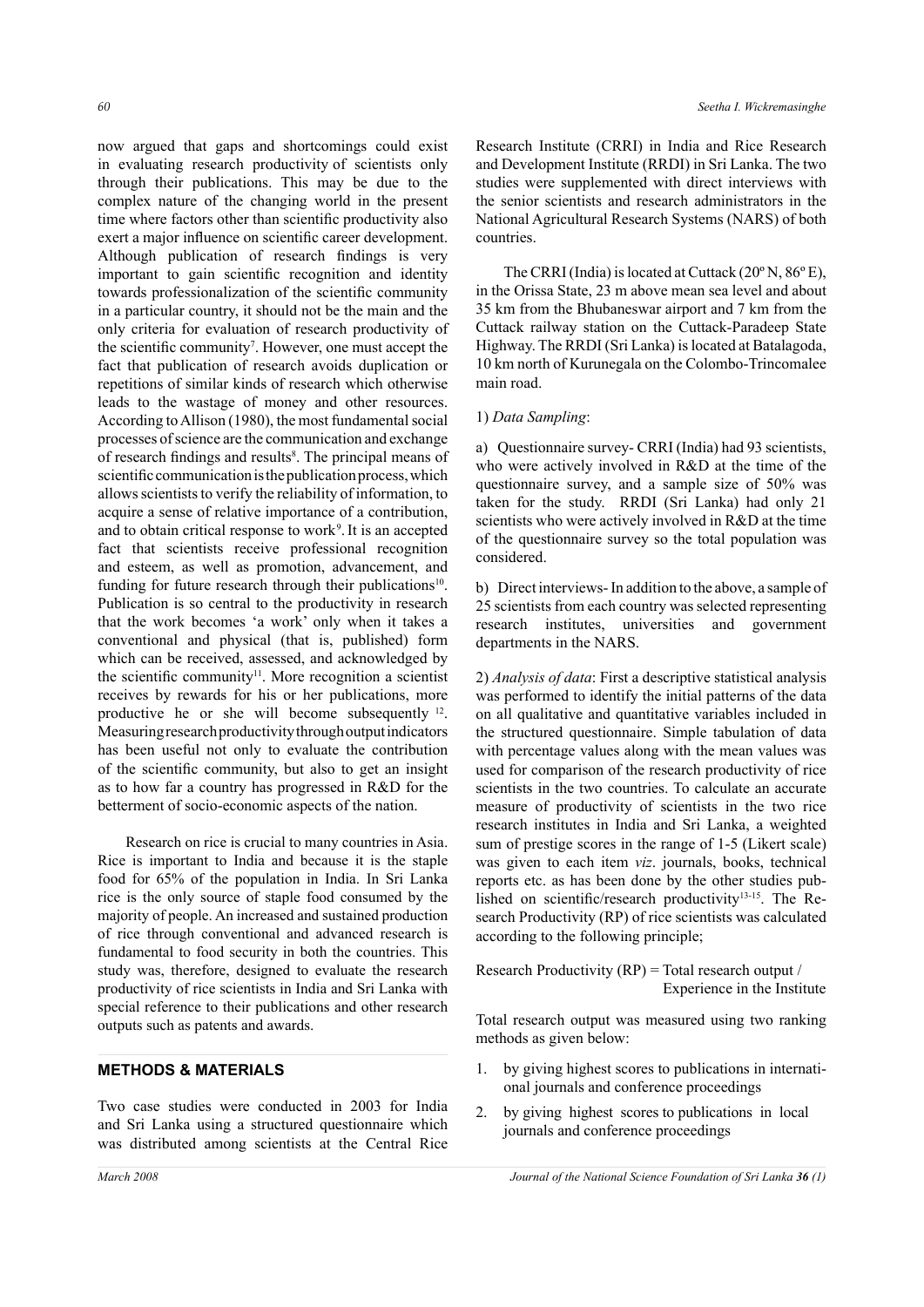|                   |                                                    |                | Ranking   |
|-------------------|----------------------------------------------------|----------------|-----------|
|                   | Item / category of contribution                    | method I       | method II |
|                   |                                                    |                |           |
| $\mathbf{1}$ .    | International refereed journals (authored)         | 5              | 4         |
| 11.               | International non refereed journals (authored)     | 3              | 2         |
| 111.              | Local refereed journals (authored)                 | 4              | 5         |
| 1V.               | Local non refereed journals (authored)             | 2              | 3         |
| V.                | International refereed journals (co-authored)      | 4              | 3         |
| vi.               | International non refereed journals (co-authored)  | 2              |           |
| vii.              | Local refereed journals (co-authored)              | 3              | 4         |
| viii.             | Local non refereed journals (co-authored)          |                | 2         |
| $\overline{1}X$ . | International conference proceedings (authored)    | 4              | 3         |
| X.                | Local conference proceedings (authored)            | 3              | 4         |
| xi.               | International conference proceedings (co-authored) | 3              | 2         |
| xii.              | Local conference proceedings (co-authored)         | 2              | 3         |
| xiii.             | <b>Books</b>                                       | 5              | 5         |
| xiv.              | Book chapters                                      | 3              | 3         |
| XV.               | Bulletins and technical reports                    | 2              | 2         |
| XV1.              | Foreign patents                                    | 5              | 5         |
| xvii.             | Local patents                                      | $\overline{4}$ | 4         |
| xviii.            | International awards                               | 5              | 5         |
| xix.              | Local awards                                       | 4              | 4         |
|                   |                                                    |                |           |

Score ranking methods used to measure the research output are indicated below.

The research productivity was calculated using both ranking methods of weighted score. The Mean Research Productivity (MRP) for each country was calculated by adding the research productivity value for each scientist in the respective institute and dividing the same by the sample size of the institute. The difference in MRP was used for the t-test to compare the research productivity of the two institutes.

The qualitative data gathered through the open-ended direct interviews were also carefully analyzed according to  $\text{Yin}^{16}$  and Wengraf  $^{17}$ . For this purpose, the responses relevant to each question by various respondents were taken into consideration and summarized before arriving at conclusions.

# **RESULTS AND DISCUSSION**

The background information relevant to the two institutions, the personnel information and educational qualifications of the rice scientists included in the study in India and Sri Lanka are discussed first. Next, the research output and the productivity calculated based on the said research output of scientists in the two countries are presented.

Distribution of rice scientists using the parameters of designation, age, total research and development (TRD) experience, and years of experience in rice research relevant to India and Sri Lanka are presented in the Table 1.

#### **Personnel information**

The majority of the scientists in the sample of the CRRI (India) was in the category of principal scientists while the majority of scientists in the RRDI (Sri Lanka) was in the category of scientists–Grade I, equivalent to the principal scientists at CRRI (Table 1). The direct interviews with the Indian scientists revealed that the recruitment and promotion scheme of the Indian agricultural scientists had been revised recently to provide an avenue for the scientists to get promoted to the principal scientist grade. This was the major reason for the number of principal scientists in the CRRI (India) being comparatively higher compared to the number of the senior scientists and the scientists at RRDI (Sri Lanka). There was no principal scientist position in the NARS of Sri Lanka but the equivalent position was the Grade I Scientist. It was revealed that the scientists at RRDI (Sri Lanka) have been affected due to the shortcomings of the Recruitment and Promotion Scheme of the Department of Agriculture (DOA) which lacked proper avenues for further promotions.

The age of Indian rice scientists in the sample ranged from 34 - 61 years and that of Sri Lankan rice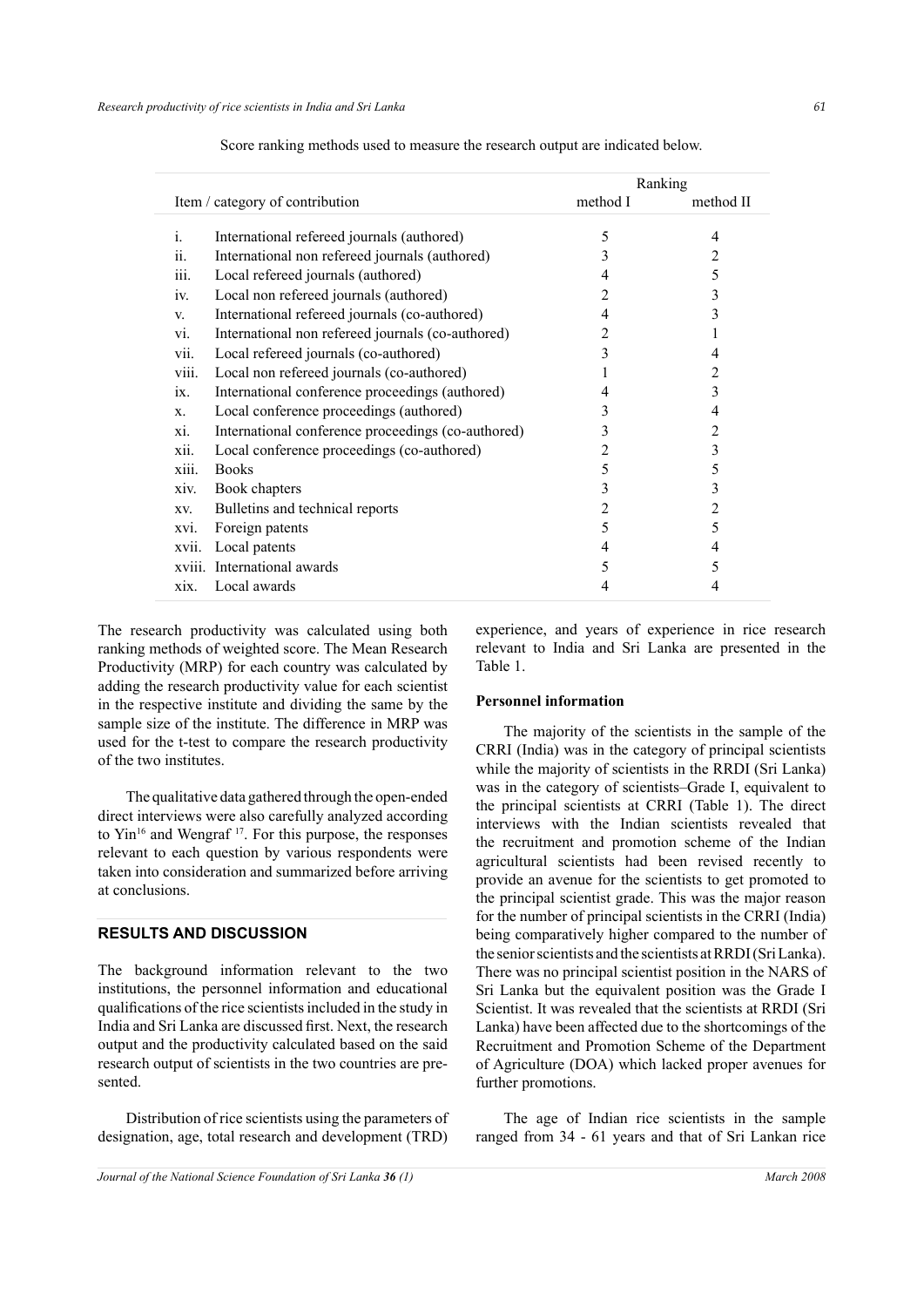**Table 1:** Distribution of rice scientists using the parameters designation, age, total R&D (TRD) experience and years of experience in rice research in India and Sri Lanka

| Parameter    |                                     | Distribution of scientists |                  |  |  |  |
|--------------|-------------------------------------|----------------------------|------------------|--|--|--|
|              |                                     | CRRI (India)               | RRDI (Sri Lanka) |  |  |  |
|              |                                     | No. (%)                    | No. $(\%)$       |  |  |  |
| Designation  |                                     |                            |                  |  |  |  |
|              | Principal scientists*               | 26(60.5)                   | 7(33.3)          |  |  |  |
|              | Senior scientists                   | 10(23.3)                   | 9(42.9)          |  |  |  |
| Scientists   |                                     | 7(16.4)                    | 5(23.8)          |  |  |  |
| <b>Total</b> |                                     | 43 (100.0)                 | 21(100.0)        |  |  |  |
| Age (years)  |                                     |                            |                  |  |  |  |
| $31 - 40$    |                                     | 5(12)                      | 2(9)             |  |  |  |
| $41 - 50$    |                                     | 14 (33)                    | 14(67)           |  |  |  |
| 51-60        |                                     | 23(53)                     | 5(24)            |  |  |  |
| 61-above     |                                     | (2)<br>1                   | 0(0)             |  |  |  |
| <b>Total</b> |                                     | 43 (100)                   | 21 (100)         |  |  |  |
|              | Total R&D experience (years)        |                            |                  |  |  |  |
| $1 - 5$      |                                     | $\boldsymbol{0}$<br>(0)    | 3(14)            |  |  |  |
| $6 - 10$     |                                     | $\overline{4}$<br>(9)      | 0(0)             |  |  |  |
| $11 - 15$    |                                     | 3<br>(7)                   | 0(0)             |  |  |  |
| $16 - 20$    |                                     | (2)<br>1                   | 9(43)            |  |  |  |
| $21 - 25$    |                                     | 7(16)                      | 8(38)            |  |  |  |
| 26-30        |                                     | 18 (43)                    | 1(5)             |  |  |  |
| 31-above     |                                     | 10(23)                     | 0(0)             |  |  |  |
| <b>Total</b> |                                     | 43 (100)                   | 21 (100)         |  |  |  |
|              | Experience in rice research (years) |                            |                  |  |  |  |
| $1 - 5$      |                                     | 3<br>(7)                   | 9(43)            |  |  |  |
| $6 - 10$     |                                     | 5(12)                      | 0(0)             |  |  |  |
| $11 - 15$    |                                     | $\overline{4}$<br>(9)      | 1(5)             |  |  |  |
| $16 - 20$    |                                     | 3<br>(7)                   | 3(14)            |  |  |  |
| $21 - 25$    |                                     | 10(23)                     | 8(38)            |  |  |  |
| 26-30        |                                     | 13 (30)                    | 0(0)             |  |  |  |
| 31-above     |                                     | 5(12)                      | 0(0)             |  |  |  |
| <b>Total</b> |                                     | 43 (100)                   | 21 (100)         |  |  |  |

\* at RRDI(Sri Lanka), Grade I Scientist is equivalent to Principal Scientist at CRRI(India)

scientists ranged from 31 - 55 years (Table 1). The age of retirement of Indian agricultural scientists at the time of the Survey was 60 years (now extended up to 62 years), though very rarely a few exceptional cases were seen as personal to the holder. The age of retirement of the Sri Lankan agricultural scientists was 57 years at the time of the survey, which may be extended up to 60 years on request and approved on a case by case basis.

In the CRRI (India), nearly  $84\%$  (16+43+23) of scientists were very senior scientists who had more than 20 years of total R&D experience in the agriculture sector (Table 1) and in Sri Lanka, there were only 43% (38+5) of scientists with more than 20 years of total R&D experience in the agriculture sector. Table 1 also shows that the total R&D experience of rice scientists in the

CRRI (India) ranged from 1 - 37 years and at the RRDI (Sri Lanka) it ranged from 1 - 25 years. The CRRI (India) had 72% scientists with more than 20 years of experience while at RRDI (Sri Lanka) only 38% scientists had more than 20 years of experience in the institute. The highest percentage (43%) of scientists in the RRDI (Sri Lanka) had less than 5 years of experience in the institute.

The direct interviews indicated that the Sri Lankan rice scientists have comparatively a few years of experience in rice research due to frequent transfers as a matter of routine policy. According to some scientists in the RRDI (Sri Lanka) these transfers have affected their crop specialty research, and lowered their research productivity. The other reason, for RRDI (Sri Lanka) having only a few experienced scientists could be due to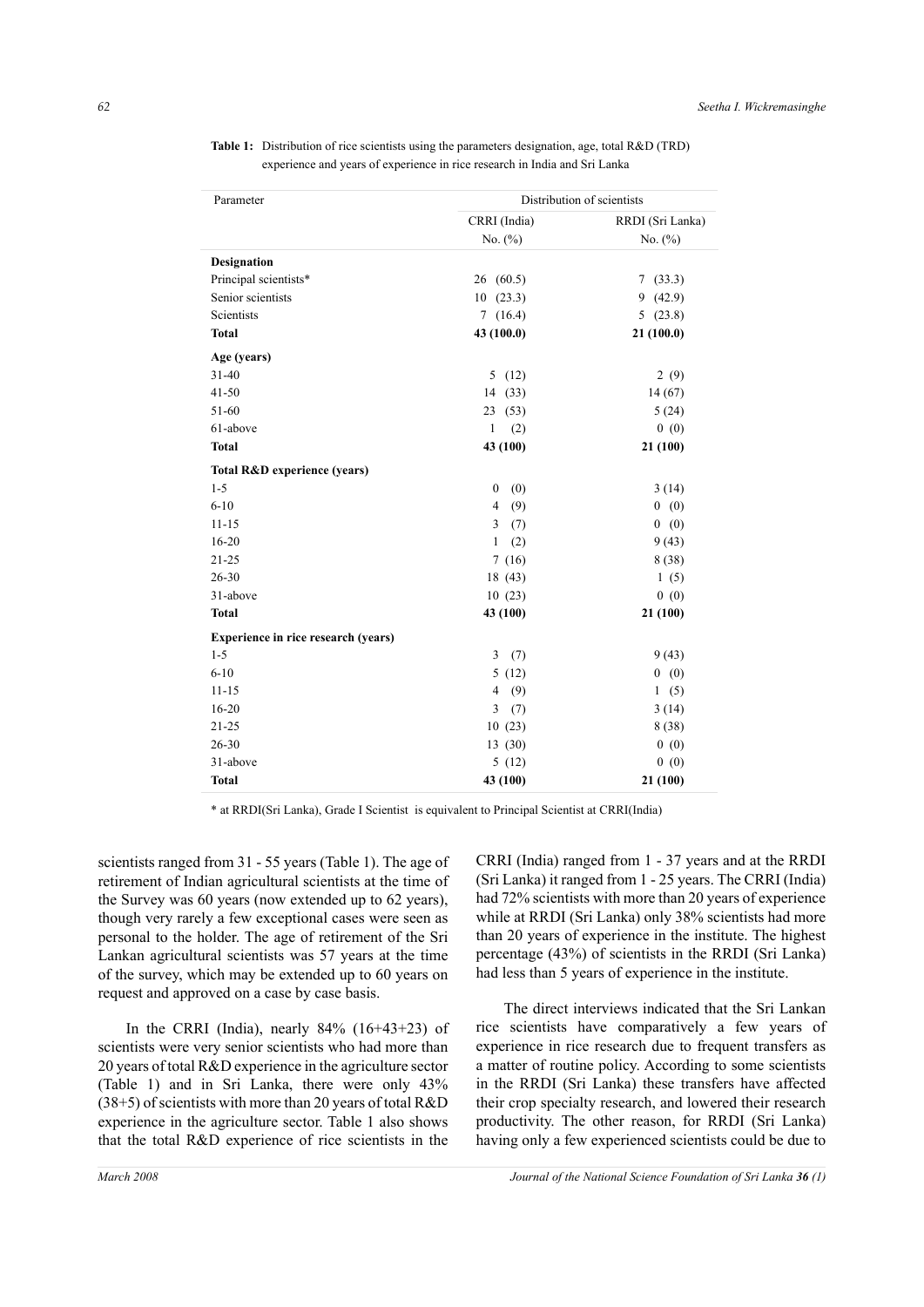senior scientists taking up higher administrative positions at other related institutes in the DOA. Some have left for overseas employment while others have joined the universities.

### **Educational Qualifications**

The distribution of rice scientists by the level of education in India and Sri Lanka is presented in Table 2.

Majority (86%) of Indian rice scientists had PhD degrees (Table 2). Direct interviews revealed that a Masters degree in agriculture or science and technology is a basic requirement to join a research institute in India. In Sri Lanka, the basic requirement to join a research institute as a scientist is only a Bachelors degree. All six (06) Indian scientists from the CRRI (India) who took part in the survey were Agricultural Engineers with MSc degrees and they were of the view that their qualifications were adequate for research purposes. There were no agricultural engineers attached to the RRDI (Sri Lanka) because a separate unit had been established to serve the engineering needs of all the institutes of the DOA.

# **Research output (publications) of rice scientists in India and Sri Lanka**

*Journals*: When publishing research in international journals the rice scientists in both countries had considered only refereed international journals (Table 3). Out of 43 scientists in CRRI in India, 70% scientists  $(54+14+2=70%)$  had published at least one research paper in a refereed international journal compared to 48% scientists (43+5=48%) in the RRDI in Sri Lanka. All 43 scientists (100%) in the CRRI had published at least one paper in a refereed local journal with the number of publications varying from 1 to16 and above. In the case of Sri Lanka only 62% (52+10=62%) of scientists had publications in refereed local journals.

About 79% (67+7+5=79%) of scientists in the CRRI (India) had co-authored at least one publication

|  |  | <b>Table 2:</b> Frequency distribution of Indian and Sri Lankan rice scientists by the level of education |  |  |  |  |  |  |  |  |  |
|--|--|-----------------------------------------------------------------------------------------------------------|--|--|--|--|--|--|--|--|--|
|--|--|-----------------------------------------------------------------------------------------------------------|--|--|--|--|--|--|--|--|--|

| Level of education | Distribution of rice scientists |             |
|--------------------|---------------------------------|-------------|
|                    | India                           | Sri Lanka   |
|                    | No. $(\% )$                     | No. $(\% )$ |
| PhD.               | 37 (86.5)                       | (28.5)<br>6 |
| MPhil              | 0(0)                            | (19.5)<br>4 |
| MSc                | 6(13.95)                        | (28.5)<br>6 |
| <b>BSc</b>         | 0(0)                            | (19.5)<br>4 |
| $ND^*$             | 0(0)                            | (4.76)<br>1 |
| <b>Total</b>       | 43 (100)                        | 21 (100)    |

ND\* - no degree, but promoted based on experience

Table 3: Frequency distribution of rice scientists in CRRI (India) and RRDI (Sri Lanka) based on journal publications (main authorship)

| Number of papers |             | Distribution of rice scientists |             |            |             |               |            |             |  |
|------------------|-------------|---------------------------------|-------------|------------|-------------|---------------|------------|-------------|--|
| published        |             | India                           |             |            |             |               | Sri Lanka  |             |  |
|                  |             | International                   |             | Local      |             | International |            | Local       |  |
|                  | R           | NR                              | R           | NR.        | R           | <b>NR</b>     | R          | NR.         |  |
|                  | No. $(\% )$ | No. $(\% )$                     | No. $(\% )$ | No. $(\%)$ | No. $(\% )$ | No. $(\%)$    | No. $(\%)$ | No. $(\% )$ |  |
| None             | 13(30)      | 0(0)                            | 0(0)        | 30(70)     | 11(52)      | 0(0)          | 8(38)      | 16(76)      |  |
| $1 - 5$          | 23(54)      | 0(0)                            | 12(28)      | 10(23)     | 9(43)       | 0(0)          | 11(52)     | 3(14)       |  |
| $6 - 10$         | 6(14)       | 0(0)                            | 14(33)      | 3(7)       | 1(5)        | 0(0)          | 2(10)      | 2(10)       |  |
| $11 - 15$        | 1(2)        | 0(0)                            | 10(23)      | 0(0)       | 0(0)        | 0(0)          | 0(0)       | 0(0)        |  |
| 16-above         | 0(0)        | 0(0)                            | 7(16)       | 0(0)       | 0(0)        | 0(0)          | 0(0)       | 0(0)        |  |
| <b>Total</b>     | 43 (100)    | 0(0)                            | 43 (100)    | 43 (100)   | 21 (100)    | 0(0)          | 21(100)    | 21 (100)    |  |

R- Refereed; NR- Non-Refereed

*Journal of the National Science Foundation of Sri Lanka 36 (1) March 2008*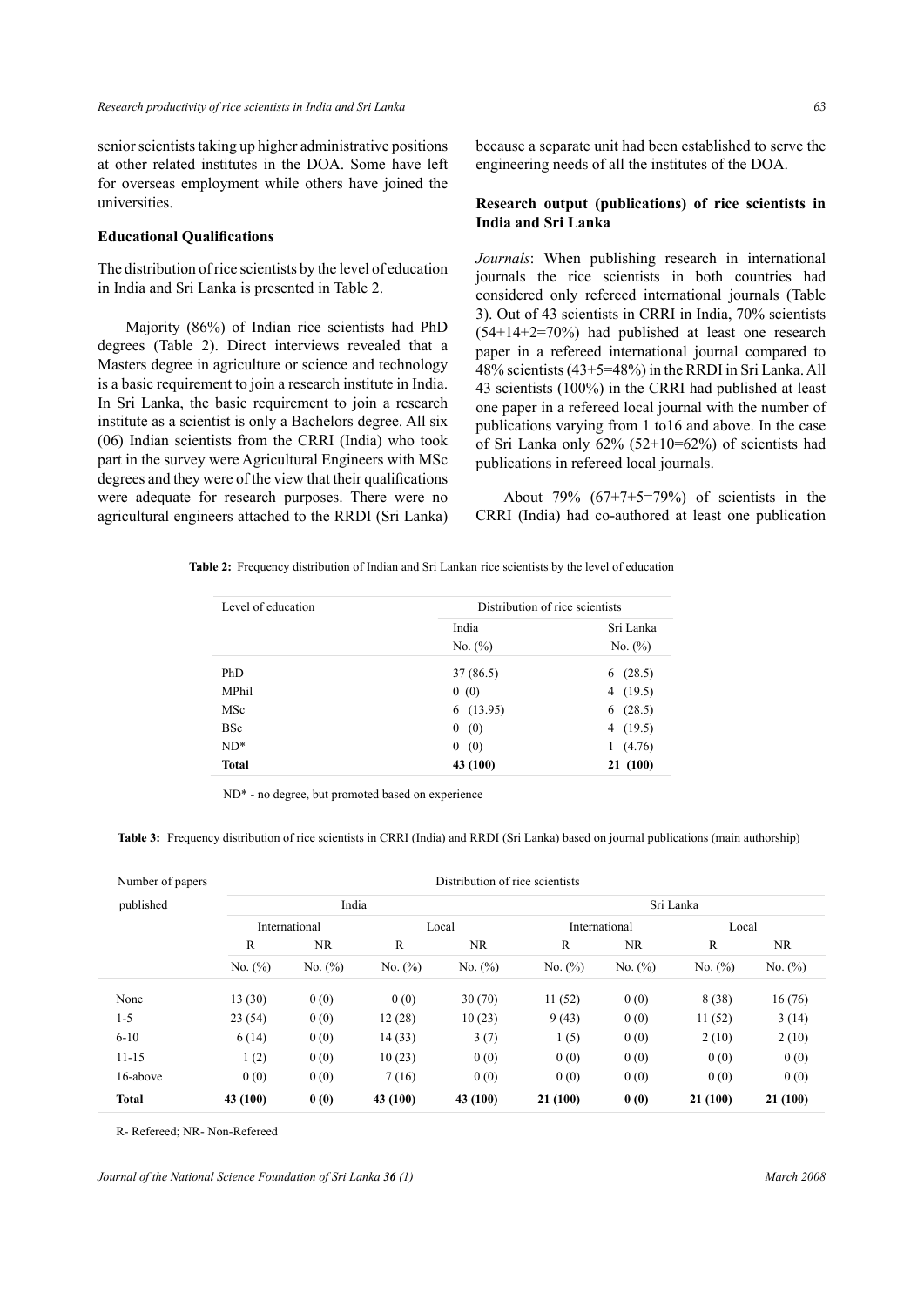in a refereed international journal compared to only 19%  $(14+5=19%)$  of scientists in the RRDI (Sri Lanka) as indicated in Table 4. In the case of local publications, 77% of scientists (28+26+23=77%) in the CRRI (India) had co-authored at least one publication in refereed local journals compared to 38% of scientists (33+5=38%) in the RRDI (Sri Lanka).

 With regard to publication of research in journals, the rice scientists in the CRRI (India) are far ahead compared to scientists in the RRDI (Sri Lanka) (Table 3 & 4).

|  | Table 4: Frequency distribution of rice scientists in CRRI (India) and RRDI (Sri Lanka) based on journal publications (co-authorship) |  |  |  |  |
|--|---------------------------------------------------------------------------------------------------------------------------------------|--|--|--|--|
|--|---------------------------------------------------------------------------------------------------------------------------------------|--|--|--|--|

| Number of papers | Distribution of rice scientists |               |             |             |               |            |             |            |  |
|------------------|---------------------------------|---------------|-------------|-------------|---------------|------------|-------------|------------|--|
| published        |                                 |               | India       |             |               |            | Sri Lanka   |            |  |
|                  |                                 | International | Local       |             | International |            | Local       |            |  |
|                  | R                               | NR.           | R           | NR.         | R             | NR         | R           | NR.        |  |
|                  | No. $(\%)$                      | No. $(\% )$   | No. (%)     | No. $(\% )$ | No. (%)       | No. $(\%)$ | No. (%)     | No. $(\%)$ |  |
| none             | 9(21)                           | 0(0)          | 10(23)      | 0(0)        | 17(81)        | 0(0)       | 13(62)2     | 0(95)      |  |
| $1 - 5$          | 29(67)                          | 0(0)          | 12(28)      | 0(0)        | 3(14)         | 0(0)       | 7(33)       | 1(5)       |  |
| $6 - 10$         | 3(7)                            | 0(0)          | 11(26)      | 0(0)        | 1(5)          | 0(0)       | 1(5)        | 0(0)       |  |
| $11 - 15$        | 2(5)                            | 0(0)          | 10(23)      | 0(0)        | 0(0)          | 0(0)       | 0(0)        | 0(0)       |  |
| 16-above         | 0(0)                            | 0(0)          | 0(0)        | 0(0)        | 0(0)          | 0(0)       | 0(0)        | 0(0)       |  |
| <b>Total</b>     | $43(100\%)$                     | 0(0)          | $43(100\%)$ | 0(0)        | $21(100\%)$   | 0(0)       | $21(100\%)$ | 0(0)       |  |

R- Refereed; NR- Non-Refereed

Table 5: Frequency distribution of rice scientists in CRRI (India) and RRDI (Sri Lanka) based on publication in conference proceedings (authorship)

| Number of papers |               | Distribution of rice scientists |               |           |
|------------------|---------------|---------------------------------|---------------|-----------|
| published        |               | India                           |               | Sri Lanka |
|                  | International | Local                           | International | Local     |
|                  | No. $(\%)$    | No. $(\% )$                     | No. $(\%)$    | No. (%)   |
| None             | 25(58)        | 5(12)                           | 14(67)        | 10(48)    |
| $1 - 3$          | 14(33)        | 20(46)                          | 3(14)         | 7(33)     |
| $4 - 6$          | 3(7)          | 9(21)                           | 4(19)         | 4(19)     |
| $7 - 9$          | 0(0)          | 5(12)                           | 0(0)          | 0(0)      |
| $10 - above$     | 1(2)          | 4(9)                            | 0(0)          | 0(0)      |
| <b>Total</b>     | 43(100)       | 43(100)                         | 21(100)       | 21(100)   |

**Table 6:** Frequency distributions of scientists in CRRI (India) and RRDI (Sri Lanka) based on publication in conference proceedings (co-authorship)

| Number of papers |                              | Distribution of rice scientists |                             |                     |
|------------------|------------------------------|---------------------------------|-----------------------------|---------------------|
| published        |                              | India                           | Sri Lanka                   |                     |
|                  | International<br>No. $(\% )$ | Local<br>No. $(\%)$             | International<br>No. $(\%)$ | Local<br>No. $(\%)$ |
| None             | 19(44)                       | 11(25)                          | 10(48)                      | 12(57)              |
| $1 - 3$          | 19(44)                       | 15(35)                          | 9(42)                       | 7(33)               |
| $4 - 6$          | 3(7)                         | 10(23)                          | 2(10)                       | 2(10)               |
| $7 - 9$          | 1(2)                         | 2(5)                            | 0(0)                        | 0(0)                |
| $10 - above$     | 1(2)                         | 5(12)                           | 0(0)                        | 0(0)                |
| <b>Total</b>     | 43(100)                      | 43(100)                         | 21(100)                     | 21(100)             |

*March 2008 Journal of the National Science Foundation of Sri Lanka 36 (1)*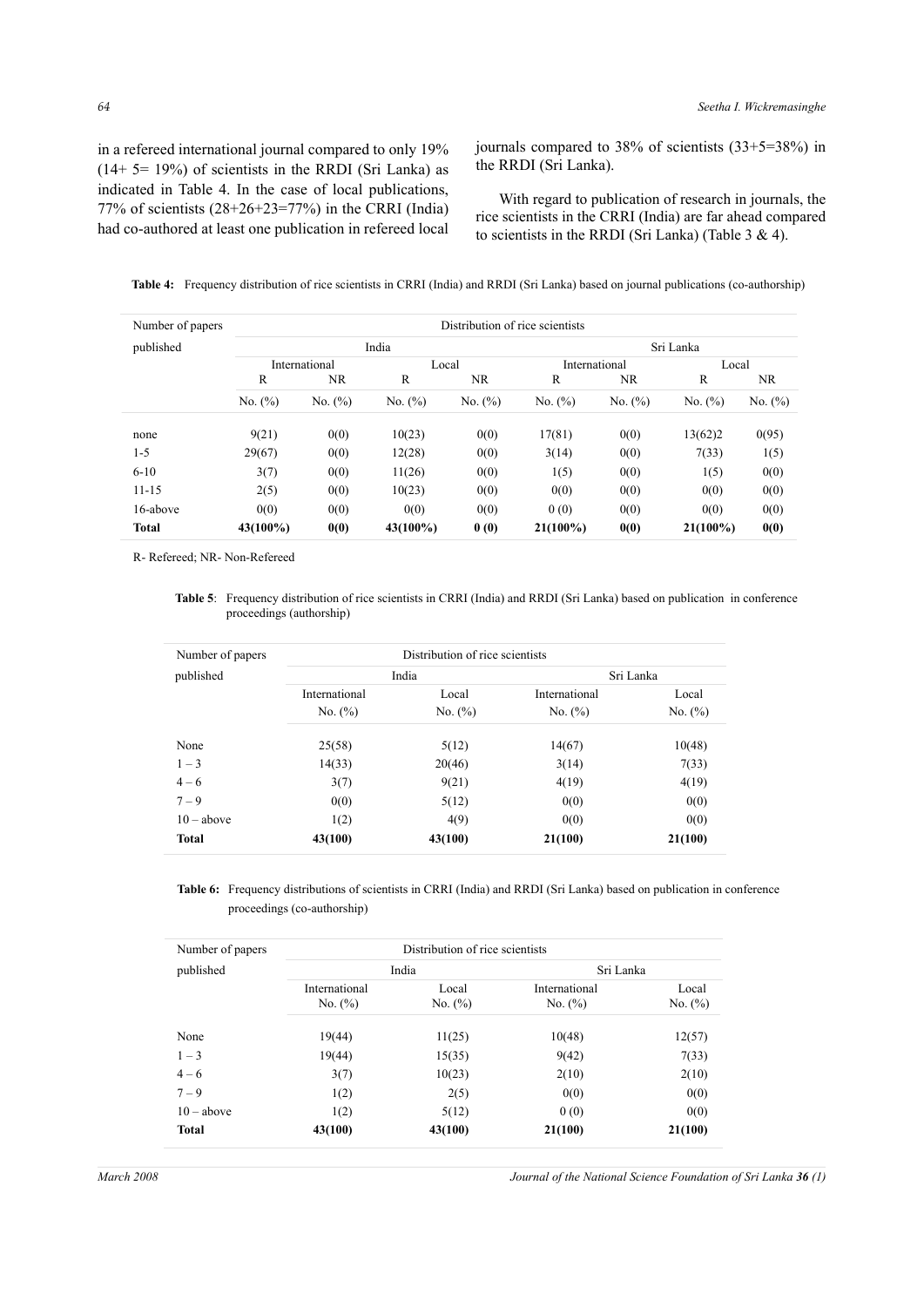*Conference proceedings*: About 42% of scientists  $(33+7+2=42%)$  in the CRRI (India) had authored at least one publication in an international conference proceedings compared to 33% of scientists (14+19= 33%) in the RRDI (Sri Lanka)(Table 5). In the case of local conference proceedings, the relevant figure for India was 88% (46+21+12+9=88%) and for Sri Lanka was 52%  $(33+19=52\%)$ .

About 55% of scientists  $(44+7+2+2=55%)$  in the CRRI (India) had co-authored at least one publication in an international conference proceedings while that for the RRDI (Sri Lanka) was 52% (42+10= 52%) (Table 6). In the case of local conference proceedings, it was 75% (35+23+5+12=75%) for India and 43% (33+10=43%) for Sri Lanka. The publications in conference proceedings by scientists at the CRRI (India) therefore, was higher than that of the scientists at the RRDI (Sri Lanka).

*Authorship of books and/ or chapters in books by scientists*: There was no significant difference between the scientists in the CRRI (India) and the RRDI (Sri Lanka) in publication of books and/or chapters of books, which was  $56\%$  (40+9+7=56%) and  $52\%$ (42+5+5=52%) respectively (Table 7). Sixty percent of the scientists  $(37+14+9=60\%)$  in the CRRI (India) had at least one bulletin publication or a technical report to their credit. Thus, there was no substantial difference between the two groups as  $62\%$  of scientists  $(38+10+14=62\%)$ in the RRDI (Sri Lanka) also had at least one bulletin publication or a technical report.

Only 2% of scientists in the CRRI (India) had obtained foreign patents and none by the scientists in RRDI (Sri Lanka). The above patents were in the areas of chemical processing and variety development. In regard to local patents, the numbers were 23and 15 for Indian and Sri Lankan scientists respectively.

#### **Awards received by scientists**

According to Table 8, only four Sri Lankan scientists (10%) had won foreign awards (e.g. *Senadhira Memorial International Rice Research Award for outstanding rice scientists; Young Scientists Award for scientists working in Asia, Africa and South America by START Secretariat based in Washington DC*) as against one Indian scientist (2%) in the CRRI (India). With regard to the local awards, 42% of Indian scientists had won awards (e.g. *Jawaharlal Nehru Award; Hooker Award; Jewel of India Award; Vasvik Award; Chinoy Memorial Award,* etc.,) for their research, compared to 20% of scientists in the RRDI (Sri Lanka) who won local awards (*The President's Research Award; National Awards for Agricultural Research Achievement; NSF (National Science Foundation)Merit Award: NSF(National Science Foundation) National Award for Scientific Achievement,* etc.,). The reason given by the scientists in the CRRI (India) for having won comparatively fewer foreign awards was that despite their useful research findings, many of them were not interested in applying for foreign awards.

| <b>Table 7:</b> Frequency distribution of scientists in CRRI (India) and RRDI (Sri Lanka) based on publication |
|----------------------------------------------------------------------------------------------------------------|
| of books and/ or chapters in books, bulletins and technical reports                                            |

| Number of books/bulletins                 | India      | Sri Lanka                       |
|-------------------------------------------|------------|---------------------------------|
| technical reports                         | No. $(\%)$ | No. $(\%)$                      |
| Books and/ or book chapters               |            |                                 |
| None                                      | 19(44)     | 10(48)                          |
| $1 - 3$                                   | 17(40)     | 9(42)                           |
| $4 - 6$                                   | 3(7)       | 1(5)                            |
| $7 - above$                               | 4(9)       | 1(5)                            |
| <b>Total</b>                              | 43(100)    | 21(100)                         |
| <b>Bulletins and/or technical reports</b> |            |                                 |
| None                                      | 17(40)     | 8(38)                           |
| $1 - 3$                                   | 16(37)     | 8(38)                           |
| $4 - 6$                                   | 6(14)      | 2(10)                           |
| $7 - above$                               | 4(9)       | 3(14)                           |
| <b>Total</b>                              | 43(100)    | 21(100)                         |
|                                           |            | Distribution of rice scientists |

*Journal of the National Science Foundation of Sri Lanka 36 (1) March 2008*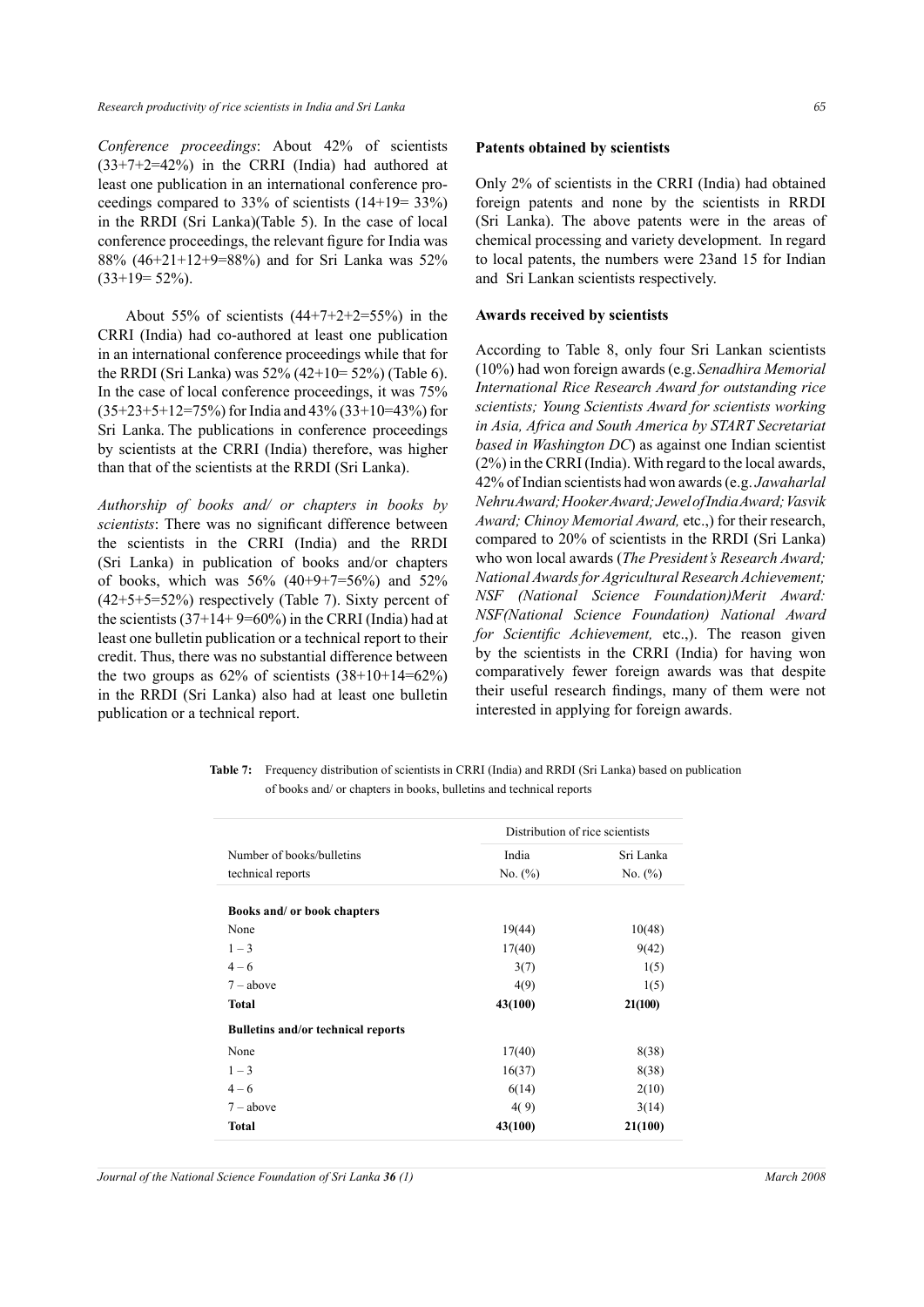| Number of               | Distribution of rice scientists |            |               |            |  |  |  |
|-------------------------|---------------------------------|------------|---------------|------------|--|--|--|
| patents                 |                                 | India      | Sri Lanka     |            |  |  |  |
|                         | International                   | Local      | International | Local      |  |  |  |
|                         | No. $(\% )$                     | No. $(\%)$ | No. $(\%)$    | No. $(\%)$ |  |  |  |
| <b>Patents obtained</b> |                                 |            |               |            |  |  |  |
| None                    | 42(98)                          | 33(77)     | 21(100)       | 18(85)     |  |  |  |
| One                     | 0(0)                            | 4(9)       | 0(0)          | 0(0)       |  |  |  |
| Two                     | 1(2)                            | 2(5)       | 0(0)          | 1(5)       |  |  |  |
| Three                   | 0(0)                            | 0(0)       | 0(0)          | 0(0)       |  |  |  |
| Four & above            | 0(0)                            | 4(9)       | 0(0)          | 2(10)      |  |  |  |
| <b>Total</b>            | 43(100)                         | 43(100)    | 21(100)       | 21(100)    |  |  |  |
| <b>Awards received</b>  |                                 |            |               |            |  |  |  |
| None                    | 42(98)                          | 25(58)     | 19(90)        | 17(81)     |  |  |  |
| One                     | 1(2)                            | 10(23)     | 1(5)          | 2(10)      |  |  |  |
| Two                     | 0(0)                            | 5(12)      | 0(0)          | 0(0)       |  |  |  |
| Three                   | 0(0)                            | 1(2)       | 1(5)          | 1(5)       |  |  |  |
| Four & above            | 0(0)                            | 2(5)       | 0(0)          | 1(5)       |  |  |  |
| <b>Total</b>            | 43(100)                         | 43(100)    | 21(100)       | 21(100)    |  |  |  |

**Table 8:** Frequency distribution of scientists in CRRI (India) and RRDI (Sri Lanka) based on patents obtained and awards received

**Table 9**: Frequency distribution of number of scientists in CRRI (India) and RRDI (Sri Lanka) based on research productivity

| Research productivity |          | India                |          | Sri Lanka            |
|-----------------------|----------|----------------------|----------|----------------------|
| range                 | Method I | Method II            | Method I | Method II            |
|                       |          | number of scientists |          | number of scientists |
| Less than             | 10       | 0                    |          |                      |
| $1.0 - 3.9$           | 12       | 10                   |          |                      |
| $4.0 - 6.9$           | 16       | 13                   |          |                      |
| $7.0 - 9.9$           | 4        | 8                    |          |                      |
| $10.0 - 12.9$         | 6        | $\mathfrak{D}$       |          |                      |
| $13.0 - 15.9$         |          | 6                    |          |                      |
| $16.0 - 18.9$         |          |                      |          |                      |
| $19.0 - 21.9$         |          |                      |          |                      |
| 22 and above          |          |                      |          |                      |
| <b>Total</b>          | 43       | 43                   | 21       | 21                   |

**Table 10**: Frequency distribution of percentage (%) of scientists in CRRI (India) and RRDI (Sri Lanka) based on research productivity

| Research productivity<br>range | India<br>% of scientists | Sri Lanka<br>% of scientists |
|--------------------------------|--------------------------|------------------------------|
| Less than 1                    | 0.0                      | 14.2                         |
| $1.0 - 3.9$                    | 23.3                     | 33.3                         |
| $4.0 - 6.9$                    | 30.2                     | 23.9                         |
| $7.0 - 9.9$                    | 18.6                     | 19.9                         |
| $10.0 - 12.9$                  | 4.7                      | 0.0                          |
| $13.0 - 15.9$                  | 13.9                     | 4.8                          |
| $16.0 - 18.9$                  | 2.3                      | 0.0                          |
| $19.0 - 21.9$                  | 2.3                      | 0.0                          |
| 22 and above                   | 4.7                      | 4.8                          |
| <b>Total</b>                   | 100.0%                   | 100.0%                       |

*March 2008 Journal of the National Science Foundation of Sri Lanka 36 (1)*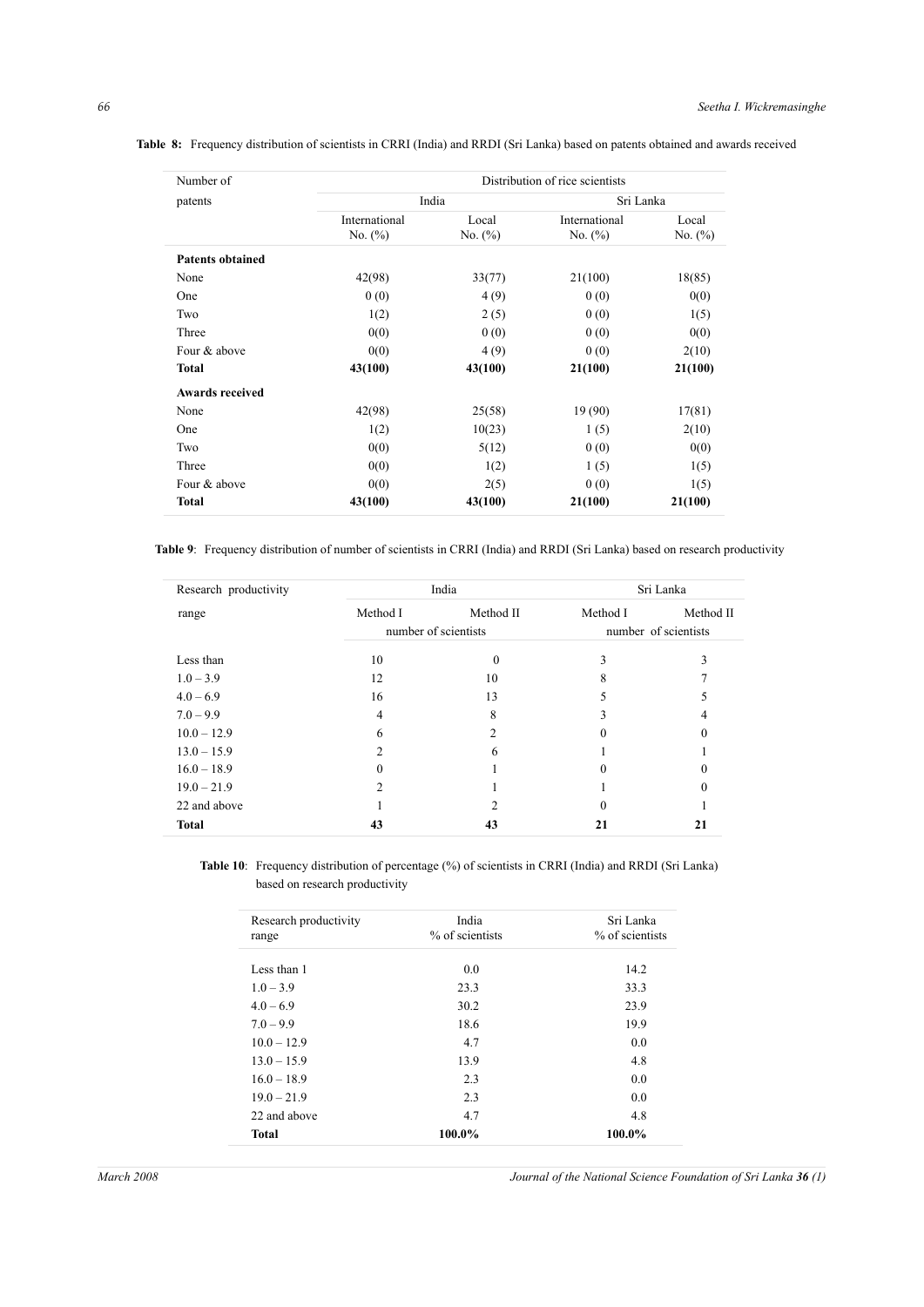#### **Research productivity of rice scientists**

The research productivity of rice scientists in the two institutes calculated by using their research output values as per the two ranking methods is presented in Table 9. It shows that the two methods would not make much of a difference as the scientists have been grouped into different score ranges.

However, the number of scientists in the productivity range of 7.0 - 9.9 and 22 & above increased with Method II for both countries where high weightage was given to the work published locally. Therefore, the figures calculated under Method II were used for calculation of % of scientists in the different productivity score ranges and the results are presented in Table 10. Further, according to Arunachalam 18, the *CAB Abstracts 1998* shows that unlike in biological and physical sciences, most papers in agricultural research in India are published in Indian journals indicating the locality specific nature of agricultural research. The author reported that out of a total 8157 papers published by the Indian researchers; more than 78% are published in the Indian journals. This reiterates the fact that for publication of research in agriculture, it is the local peer reviewed journals that should be given more weight age.

CRRI (India) has the highest % of scientists (30.2%) in the research productivity range of  $4.0 - 6.9$  whereas RRDI (Sri Lanka) has the highest % of scientists (33.3%) in the research productivity range of  $1.0 - 3.9$  (Table 10). Both India and Sri Lanka share similar % of scientists in the research productivity range of 22 and above. However, 30% of scientists in the CRRI (India) has research productivity value of above 10 compared to only 10% of scientists with the same value in RRDI ( Sri Lanka).

MRP for each country is presented in Table 11. The difference in MRP (2.99) measured for the rice scientists in the CRRI (India) and the RRDI (Sri Lanka) was significant at 1% level ( $p \le 1$ ) based on the t-test conducted.

Further analysis of the data on research publications indicated that 65% of Indian scientists believed that "*publish or perish*" should be the criteria for their

|  |  |  |  | <b>Table 11:</b> t-test for significance for research productivity |
|--|--|--|--|--------------------------------------------------------------------|
|--|--|--|--|--------------------------------------------------------------------|

| Country          | Mean research productivity |  |
|------------------|----------------------------|--|
| CRRI (India)     | 8.19                       |  |
| RRDI (Sri Lanka) | 5.20                       |  |
| Difference       | $2.99**$                   |  |

*Journal of the National Science Foundation of Sri Lanka 36 (1) March 2008*

promotions compared to only 28% of Sri Lankan scientists who had the same view. This attitudinal difference was significant at 5% probability level. However, nearly 50% of Sri Lankan scientists neither agreed nor disagreed with this statement. The direct interviews with the Indian scientists revealed that they had a very good choice of refereed local scientific journals for publication. In particular, India publishes a journal devoted to rice research which is a policy measure implemented towards professionalization of rice research.

Even though the scientists in Sri Lanka have made good progress in rice research, publication of research by them was far behind. Compared to rice scientists in CRRI (India), only a few rice scientists in RRDI (Sri Lanka) had PhDs at the time of the survey. Since PhD training is essential for conducting independent research, this study indicates a policy insight that the opportunities for PhD level training must be provided to the Sri Lankan rice scientists. The study also revealed that research publications was not the primary criterion for promotion of NARS scientists in Sri Lanka and hence many rice scientists were not keen to publish their research. Rice scientists at RRDI (Sri Lanka) also indicated that they did not have much choice of refereed local journals for publication.

Sri Lankan scientists in the NARS were critical about a National Award Scheme based on international publications. They were of the view that agriculture is a locally specific, climatologically limited and culturally biased subject, and therefore, the refereed local publications should be given more weight when evaluating research productivity. The scientists in the Indian NARS also had the same view on this aspect. This is an issue to be considered when policies are adopted for evaluation of agricultural scientists for national awards.

The study also indicated that rice scientists in Sri Lanka should be encouraged to publish their research results and that they should be provided with facilities for easy access to scientific journals. In this context, timely publication of at least a few refereed local scientific journals is a must. The local scientific community may also be provided with proper guidance for publication of research through training sessions and workshops.

#### **CONCLUSION**

As CRRI (India) is a well established and developed research institute in terms of size, number of qualified rice scientists working in the institute and the available laboratory facilities, a comparison of research productivity between CRRI (India) and RRDI